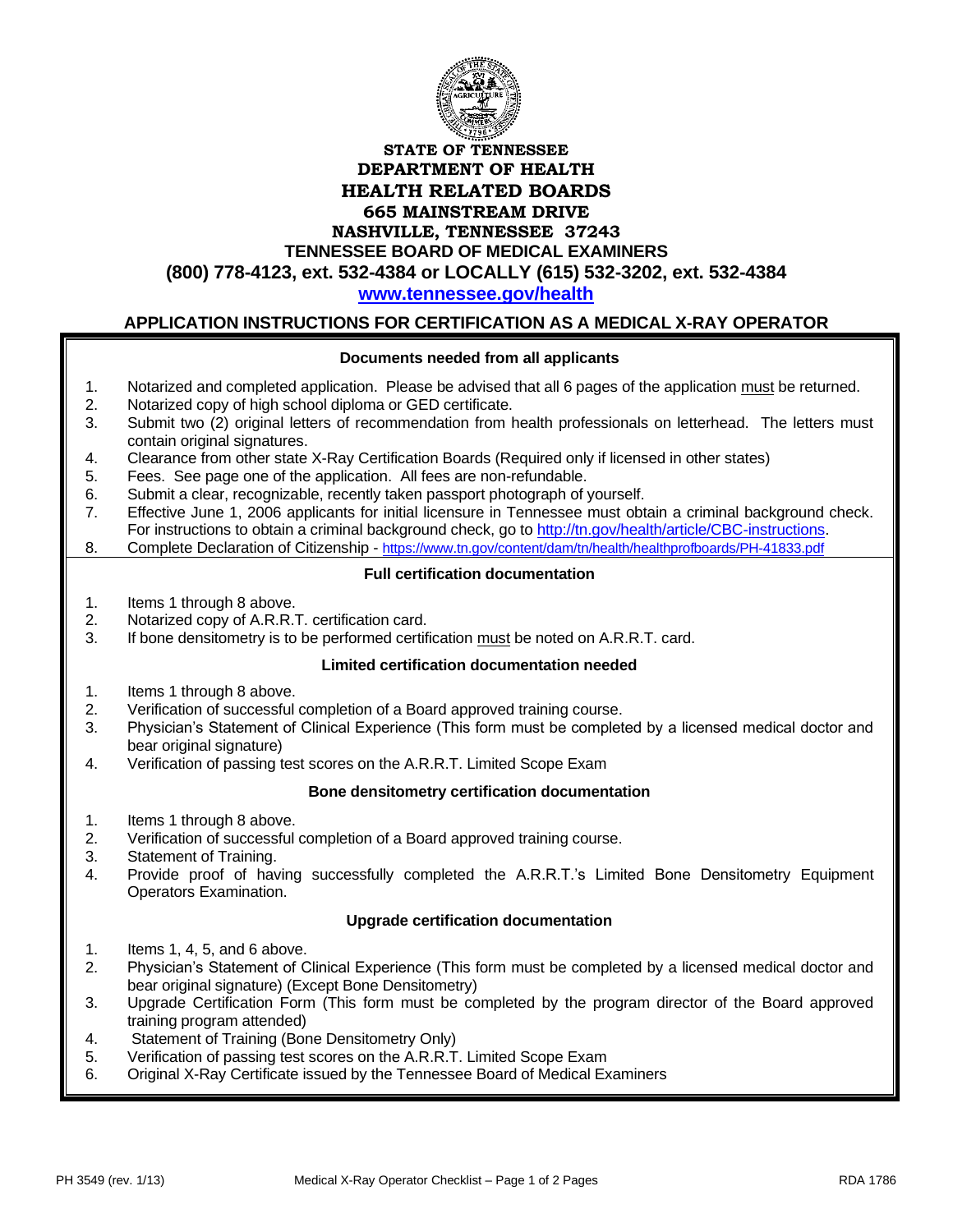### **UNDERSTANDING THE APPLICATION PROCESS**

1. All documents and fees required to be submitted by you or which must be requested from the appropriate institutions in this application process, must be mailed directly to:

### **Tennessee Board of Medical Examiners ATTN: X-Ray Operators 665 Mainstream Drive Nashville, TN 37243**

- 2. Allow fourteen (14) working days for information mailed to our office to be received and placed in your file. Federal Express or special courier services will not appreciably reduce the processing time. Additionally, if Federal Express or special courier services are used you will be responsible for charges incurred. The Board asks that you please give the Board office every consideration in this matter.
- 3. If necessary documentation has not been received when your application has been received by the Board office, an initial deficiency letter will be sent to you by mail. The supporting documentation requested in the letter must be received in the Board office ninety (90) days from the date of the initial deficiency letter. Files not completed within ninety (90) days will be closed.
- 4. Absent any complicating factors, the average application processing time is six (6) weeks. Once the application is completed, your file will be promptly reviewed and an initial licensure determination made. You will be promptly notified by letter of the initial determination. Application approval may also be accessed through our webpage at **[www.tennessee.gov/health](http://www.tennessee.gov/health)** and click on licensure verification.
- 5. It is recommended that you do not make arrangements to accept employment as a medical x-ray operator in Tennessee until you are granted a license by the Board of Medical Examiners.
- 6. All documents and fees required to be submitted by your or which must be requested from the appropriate institution in this application process, must be mailed directly to:

665 Mainstream Drive **ATTN: Medical X-Ray Operators** Nashville, TN 37243 665 Mainstream Drive

Tennessee Board of Medical Examiners For Federal Express or Special Courier: ATTN: Medical X-Ray Operators Tennessee Board of Medical Examiners Nashville, TN 37228

IMPORTANT: You must have either a Tennessee License or a Board issued authorization in your possession before you can lawfully practice as a Medical X-Ray Operator.

Thank you for your cooperation. We will make every effort to expedite your application in an efficient manner.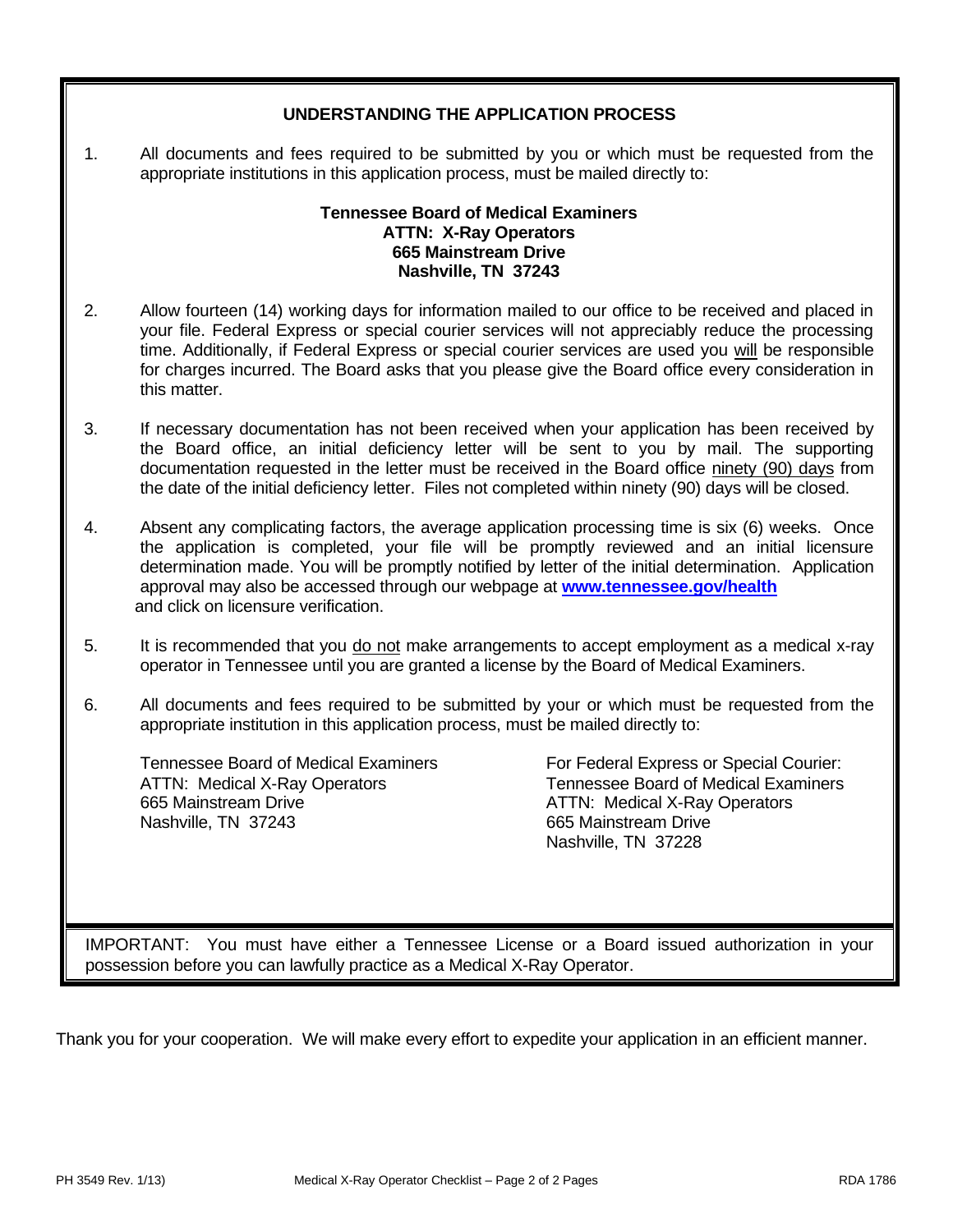For Official Use Only

ATTACH A CURRENT FULL-FACE PHOTOGRAPH

| Limited | 1637-001 | \$100.00 |
|---------|----------|----------|
|         | 1637-006 | \$10.00  |
| Full    | 1637-001 | \$50.00  |
|         | 1637-006 | \$10.00  |



# **STATE OF TENNESSEE DEPARTMENT OF HEALTH HEALTH RELATED BOARDS 665 MAINSTREAM DRIVE NASHVILLE, TENNESSEE 37243**

# **TENNESSEE BOARD OF MEDICAL EXAMINERS (800) 778-4123, ext. 532-4384 or LOCALLY (615) 532-3202, ext. 532-4384 [www.tennessee.gov/health](http://www.tennessee.gov/health)**

### **APPLICATION FOR LICENSE AS A MEDICAL X-RAY OPERATOR**

|                 | (First)                                                                                                                                                     | (Middle and/or Maiden)                                                                                                                  |                                 | (Last)                                                                                                                     |
|-----------------|-------------------------------------------------------------------------------------------------------------------------------------------------------------|-----------------------------------------------------------------------------------------------------------------------------------------|---------------------------------|----------------------------------------------------------------------------------------------------------------------------|
| Date of Birth _ | (Day)<br>(Month)                                                                                                                                            | (Year)                                                                                                                                  |                                 |                                                                                                                            |
|                 | <b>Current Home Mailing Address</b><br><u> 1989 - Johann John Stein, markin film yn y brenin y brenin y brenin y brenin y brenin y brenin y brenin y br</u> |                                                                                                                                         | <b>Current Practice Address</b> |                                                                                                                            |
|                 | Home Phone ( )                                                                                                                                              |                                                                                                                                         | Work Phone                      | $($ )                                                                                                                      |
|                 |                                                                                                                                                             | Do you wish to receive notification, including renewal notification, from the Department of Health via email? Y N                       |                                 |                                                                                                                            |
|                 | should be made payable to the State of Tennessee.                                                                                                           |                                                                                                                                         |                                 | Please indicate the type of license for which you are applying, and enclose the appropriate fee. Your check or money order |
|                 | <b>CERTIFIED.</b><br>LIMITED CERTIFICATE (specify qualification)                                                                                            | (FEE OF \$100.00 PLUS \$10.00 STATE REGULATORY FEE)                                                                                     |                                 | FULL CERTIFICATION (FEE OF \$50.00 PLUS \$10.00 STATE REGULATORY FEE) MUST BE ARRT                                         |
|                 | Chest<br><b>Extremities</b><br>Skull and Sinus<br>Spine<br><b>Bone Densitometry</b>                                                                         |                                                                                                                                         |                                 |                                                                                                                            |
|                 |                                                                                                                                                             | UPGRADE LIMITED CERTIFICATION: State Certification Number: _____________________<br>(FEE OF \$100.00 PLUS \$10.00 STATE REGULATORY FEE) |                                 |                                                                                                                            |
|                 | Chest<br>______ Extremities                                                                                                                                 |                                                                                                                                         |                                 |                                                                                                                            |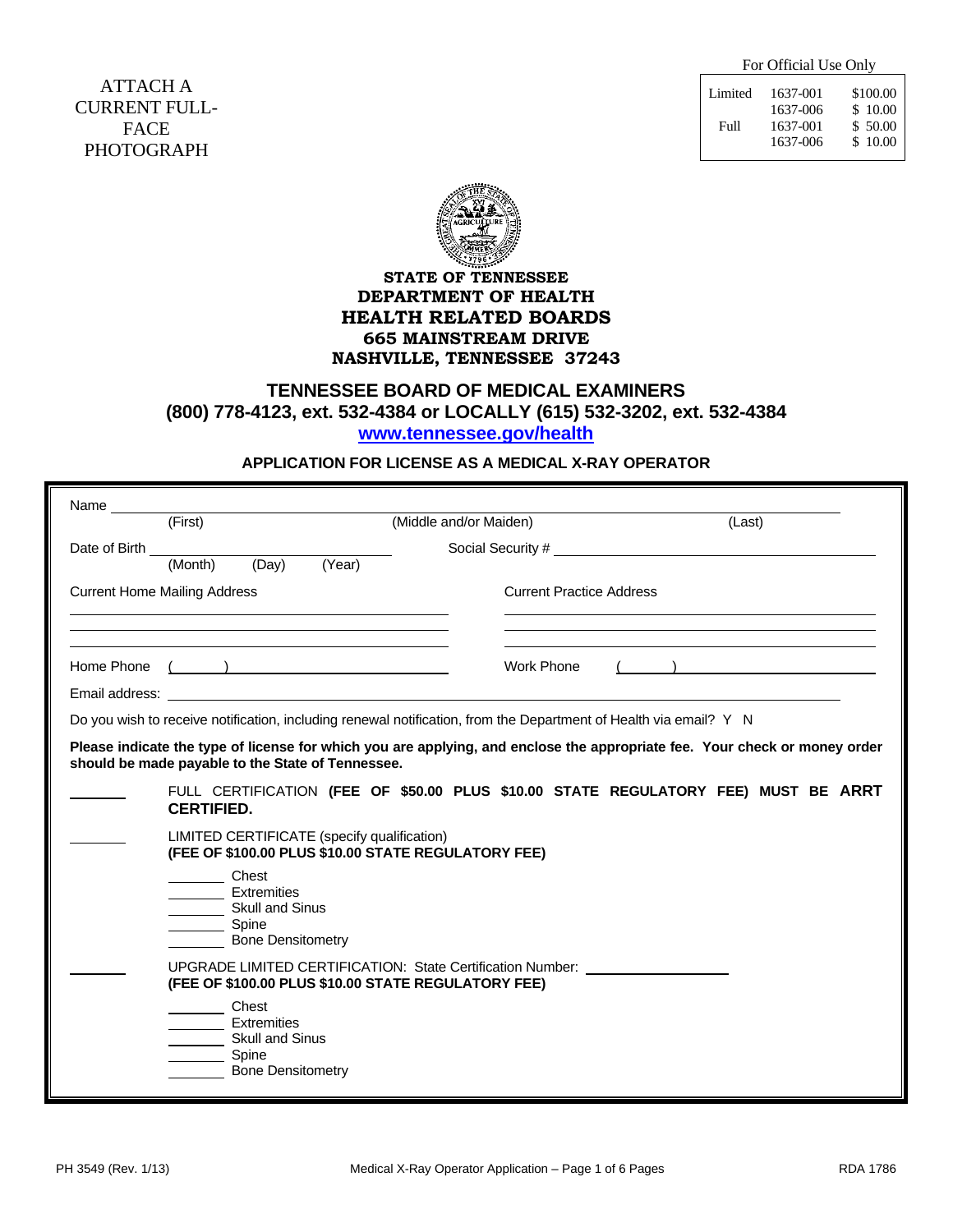# **EDUCATIONAL AND EMPLOYMENT INFORMATION**

| Please provide the following information for your attendance in high school. Use the back of this page if you need<br>additional space. (ATTACH COPY OF YOUR HIGH SCHOOL DIPLOMA OR GED CERTIFICATE IF<br>APPLICABLE.) |                                          |  |                                                             |                     |         |                                                                                                                    |
|------------------------------------------------------------------------------------------------------------------------------------------------------------------------------------------------------------------------|------------------------------------------|--|-------------------------------------------------------------|---------------------|---------|--------------------------------------------------------------------------------------------------------------------|
|                                                                                                                                                                                                                        |                                          |  |                                                             |                     |         | Location                                                                                                           |
|                                                                                                                                                                                                                        |                                          |  | page if you need additional space.                          |                     |         | Please complete your entire employment history starting with the most current position first. Use the back of this |
|                                                                                                                                                                                                                        | <b>DATES</b>                             |  |                                                             | <b>LOCATION</b>     |         | <b>POSITION AND DUTIES</b>                                                                                         |
|                                                                                                                                                                                                                        |                                          |  | From: $\frac{1}{\text{Mo/Yr}}$ To: $\frac{1}{\text{Mo/Yr}}$ | $\overline{(City)}$ | (State) |                                                                                                                    |
|                                                                                                                                                                                                                        |                                          |  | From:___________ To: ___________<br>Mo/Yr   Mo/Yr           | $\overline{(City)}$ | (State) |                                                                                                                    |
|                                                                                                                                                                                                                        |                                          |  | From: To: To: Mo/Yr                                         | $\overline{(City)}$ | (State) |                                                                                                                    |
|                                                                                                                                                                                                                        |                                          |  | From: $\frac{1}{\text{Mo/Yr}}$ To: $\frac{1}{\text{Mo/Yr}}$ | $\overline{(City)}$ | (State) |                                                                                                                    |
|                                                                                                                                                                                                                        |                                          |  | From: $\frac{1}{\text{Mo/Yr}}$ To: $\frac{1}{\text{Mo/Yr}}$ | $\overline{(City)}$ | (State) |                                                                                                                    |
|                                                                                                                                                                                                                        |                                          |  | From: To: To: Mo/Yr                                         | (City)              | (State) |                                                                                                                    |
|                                                                                                                                                                                                                        |                                          |  | From: To: To: Mo/Yr                                         | $\overline{(City)}$ | (State) |                                                                                                                    |
|                                                                                                                                                                                                                        |                                          |  |                                                             | (City)              | (State) |                                                                                                                    |
|                                                                                                                                                                                                                        | $From:$ To:<br>Mo/Yr                     |  | Mo/Yr                                                       | (City)              | (State) |                                                                                                                    |
|                                                                                                                                                                                                                        | From: _____________ To: _______<br>Mo/Yr |  | Mo/Yr                                                       | (City)              | (State) |                                                                                                                    |
|                                                                                                                                                                                                                        | From: ____________ To: _____<br>Mo/Yr    |  | Mo/Yr                                                       | (City)              | (State) |                                                                                                                    |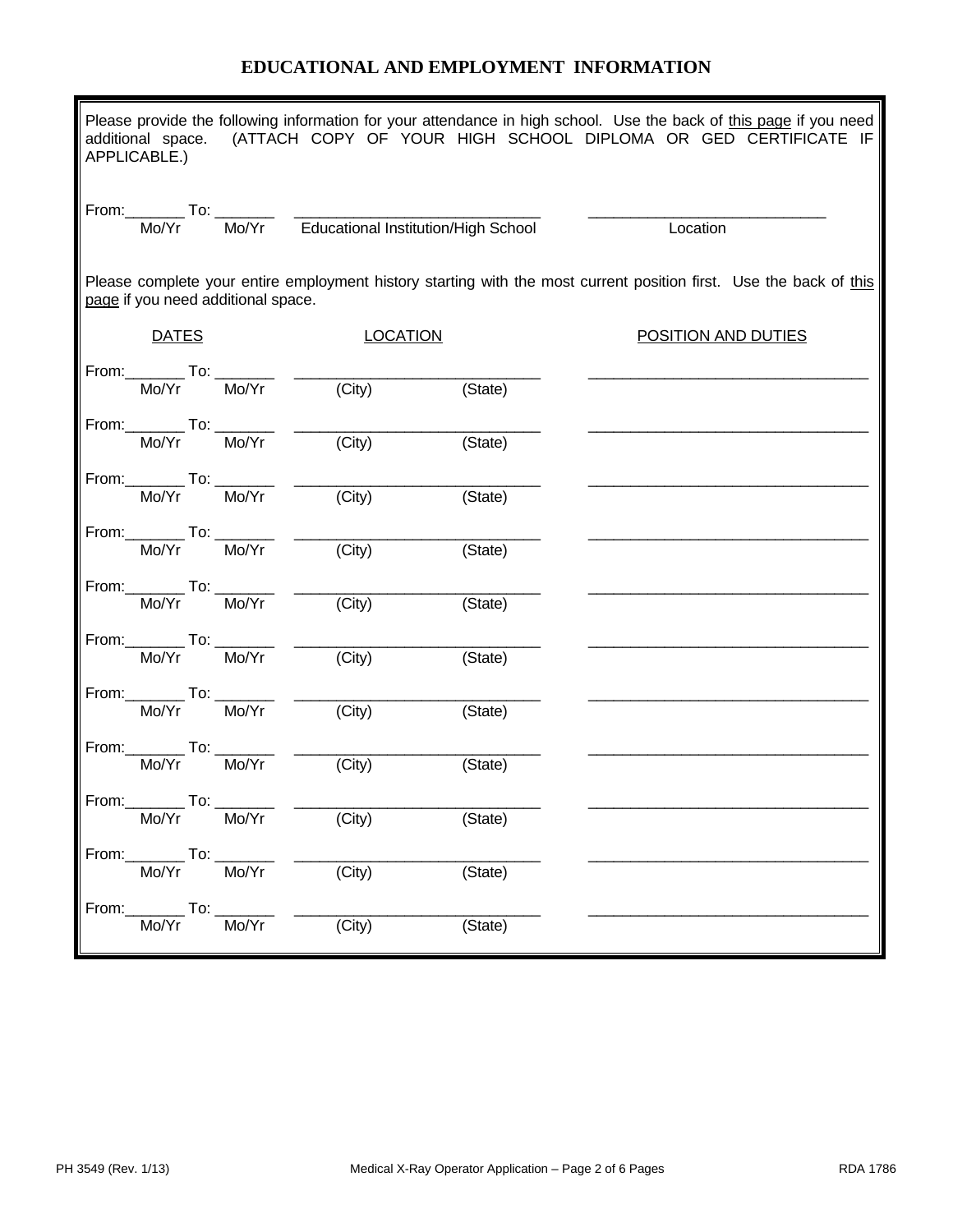# **CERTIFICATION INFORMATION**

List below ALL STATES, COUNTRIES, OR PROVINCES IN WHICH YOU HAVE EVER BEEN OR ARE CURRENTLY LICENSED, PERMITTED, OR CERTIFIED as a Medical X-Ray Operator. Additional pages may be added if necessary. Submit a copy of Attachment 2 to all such states, countries, or provinces regarding such licensure, certification, or permit.

| <b>STATE</b> | <b>LICENSE NUMBER</b>     | <b>DATE ISSUED</b> |                                   | <b>CURRENT STATUS</b>                                                                                                                                                                                                                                                                                                                      |  |
|--------------|---------------------------|--------------------|-----------------------------------|--------------------------------------------------------------------------------------------------------------------------------------------------------------------------------------------------------------------------------------------------------------------------------------------------------------------------------------------|--|
|              |                           |                    |                                   |                                                                                                                                                                                                                                                                                                                                            |  |
|              |                           |                    |                                   |                                                                                                                                                                                                                                                                                                                                            |  |
|              |                           |                    |                                   |                                                                                                                                                                                                                                                                                                                                            |  |
|              |                           |                    |                                   |                                                                                                                                                                                                                                                                                                                                            |  |
|              |                           |                    |                                   |                                                                                                                                                                                                                                                                                                                                            |  |
|              |                           |                    |                                   |                                                                                                                                                                                                                                                                                                                                            |  |
|              | certification, or permit. |                    |                                   | List below ALL states, countries, or provinces in which you hold or have ever held a license, certification, or<br>permit as a health professional other than a Medical X-Ray Operator. Additional pages may be added if<br>necessary. Submit a copy of Attachment 2 to all such states, countries, or provinces regarding such licensure, |  |
| <b>STATE</b> | <b>PROFESSION</b>         |                    | <b>LICENSE NUMBER DATE ISSUED</b> | <b>CURRENT STATUS</b>                                                                                                                                                                                                                                                                                                                      |  |
|              |                           |                    |                                   |                                                                                                                                                                                                                                                                                                                                            |  |
|              |                           |                    |                                   |                                                                                                                                                                                                                                                                                                                                            |  |
|              |                           |                    |                                   |                                                                                                                                                                                                                                                                                                                                            |  |
|              |                           |                    |                                   |                                                                                                                                                                                                                                                                                                                                            |  |
|              |                           |                    |                                   |                                                                                                                                                                                                                                                                                                                                            |  |
|              |                           |                    |                                   |                                                                                                                                                                                                                                                                                                                                            |  |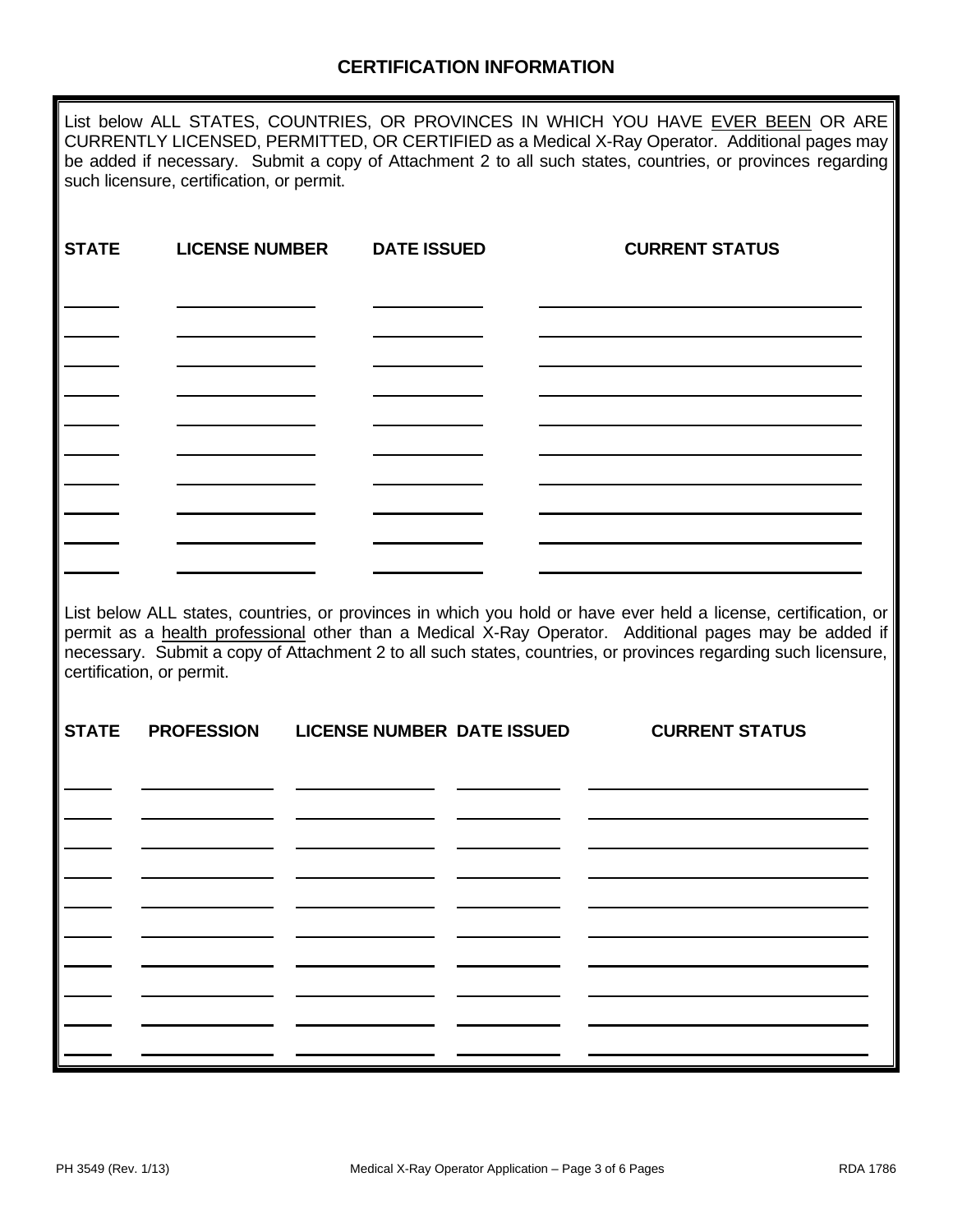# **COMPETENCY INFORMATION**

**PLEASE ANSWER THE FOLLOWING QUESTIONS.** If any answers to the questions in this part are in the **affirmative**, attach an explanation on a separate sheet. **In support of your explanation, the final documents or orders from the issuing states, courts, or agencies must be submitted along with this application.**

For the purposes of these questions, the following phrases or words have the following meanings:

- 1. **"Ability to practice your profession"** is to be construed to include all of the following:
	- a. The cognitive capacity to make appropriate clinical diagnosis (if necessary), exercise reasoned judgments, and to learn and keep abreast of developments in your profession;
	- b. The ability to communicate those judgments and information to patients and other health care providers, with or without the use of aids or devices, such as voice amplifiers; and
	- c. The physical capability to perform tasks and procedures required of your profession, with or without the use of aids or devices, such as corrective lenses or hearing aids.
- 2. **"Medical Condition"** includes physiological, mental or psychological conditions or disorders, such as, but not limited to; orthopedic, visual, speech and/or hearing impairments, cerebral palsy, epilepsy, muscular dystrophy, multiple sclerosis, cancer, heart disease, diabetes, mental retardation, emotional or mental illness, specific learning disabilities, HIV, tuberculosis, drug addiction, and alcoholism.
- 3. **"Chemical substances"** is to be construed to include alcohol, drugs, or medications, including those taken pursuant to a valid prescription for legitimate medical purposes and in accordance with the prescriber's direction, as well as those used illegally.
- 4. **"Currently"** does not mean on the day of, or even in the weeks or months preceding the completion of this application. Rather it means recently enough so that the use of drugs or alcohol may have an ongoing impact on one's functioning as a licensee or within the past two (2) years.
- 5. **"Illegal use of controlled substances"** means the use of controlled substances obtained illegally (e.g. heroin, or cocaine) as well as the use of controlled substances which are not obtained pursuant to a valid prescription or not taken in accordance with the directions of a licensed health care practitioner.

|    | <b>QUESTIONS</b> | YES                                                                                                                                                                                                                          | NΟ |  |
|----|------------------|------------------------------------------------------------------------------------------------------------------------------------------------------------------------------------------------------------------------------|----|--|
| 1. |                  | Do you currently have a medical condition which in any way impairs or limits your<br>ability to practice your profession with reasonable skill and safety?                                                                   |    |  |
|    | a.               | If yes, are they reduced or ameliorated because you receive ongoing treatment<br>(with or without medication) or participate in a monitoring program?                                                                        |    |  |
|    | b.               | If you have any limitations or impairments caused by an existing medical<br>condition, are they reduced or ameliorated because of the field of practice, the<br>setting, or the manner in which you have chosen to practice? |    |  |

[*If you receive such ongoing treatment or participate in such a monitoring program, the Board will make an individual assessment of the nature, the severity, and the duration of the risks associated with an ongoing medical condition so as to determine whether an unrestricted license should be issued, whether conditions should be imposed, or whether you are not eligible for licensure.]*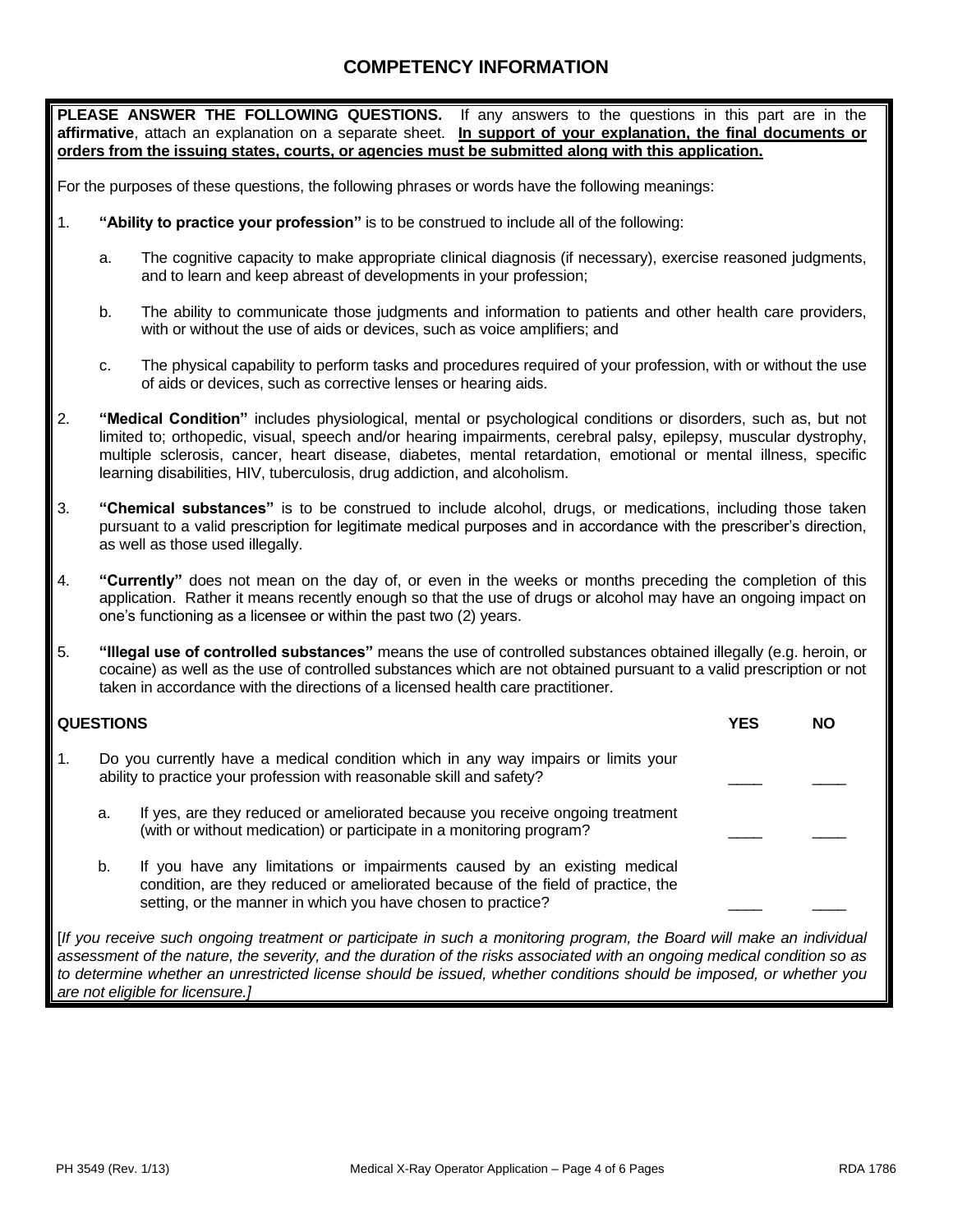# **COMPETENCY INFORMATION CONTINUED**

|     | <b>QUESTIONS</b>                                                                                                                                                                                                                                                                                                                              | Yes | No |  |
|-----|-----------------------------------------------------------------------------------------------------------------------------------------------------------------------------------------------------------------------------------------------------------------------------------------------------------------------------------------------|-----|----|--|
| 2.  | Do you currently use chemical substances as defined on page 4?                                                                                                                                                                                                                                                                                |     |    |  |
|     | If yes, do they in any way impair or limit your ability to practice your profession with<br>reasonable skill and safety?                                                                                                                                                                                                                      |     |    |  |
|     | Please list:                                                                                                                                                                                                                                                                                                                                  |     |    |  |
|     |                                                                                                                                                                                                                                                                                                                                               |     |    |  |
| З.  | Are you currently engaged in the illegal use of controlled substances?                                                                                                                                                                                                                                                                        |     |    |  |
|     | If yes, are you currently participating in a supervised rehabilitation program or<br>professional assistance program that monitors you in order to assure that you are not<br>engaged in the illegal use of controlled substances?                                                                                                            |     |    |  |
| 4.  | Have you ever been diagnosed as having or have you ever been treated for pedophilia,<br>exhibitionism, or voyeurism?                                                                                                                                                                                                                          |     |    |  |
| 5.  | If you have ever held or applied for a license or certificate to practice as a x-ray operator<br>in any state, country, or province, has it been or was it ever denied, reprimanded,<br>suspended, restricted, revoked, otherwise disciplined, curtailed, or voluntarily<br>surrendered under threat of investigation or disciplinary action? |     |    |  |
| 6.  | If you have ever had staff privileges at any hospital or health care facility have they ever<br>been revoked, suspended, curtailed, restricted, limited, otherwise disciplined, or<br>voluntarily surrendered under threat of restriction or disciplinary action?                                                                             |     |    |  |
| 7.  | Have you ever been convicted of a felony or a misdemeanor other than a minor traffic<br>violation?                                                                                                                                                                                                                                            |     |    |  |
| 8.  | Have you ever been rejected or censured by a professional society?                                                                                                                                                                                                                                                                            |     |    |  |
| 9.  | In relation to the performance of your professional services in any profession:                                                                                                                                                                                                                                                               |     |    |  |
|     | Have you ever had a final judgment rendered against you;<br>a.                                                                                                                                                                                                                                                                                |     |    |  |
|     | Have you ever had settlement of any legal action rendered against you; or<br>b.                                                                                                                                                                                                                                                               |     |    |  |
|     | Are there any legal actions pending against you or to which you are a party?<br>C.                                                                                                                                                                                                                                                            |     |    |  |
| 10. | If you have ever held a license or certificate in any health care profession, has it ever<br>been reprimanded, suspended, restricted, revoked, otherwise disciplined, curtailed, or<br>voluntarily surrendered under threat of investigation or disciplinary action?                                                                          |     |    |  |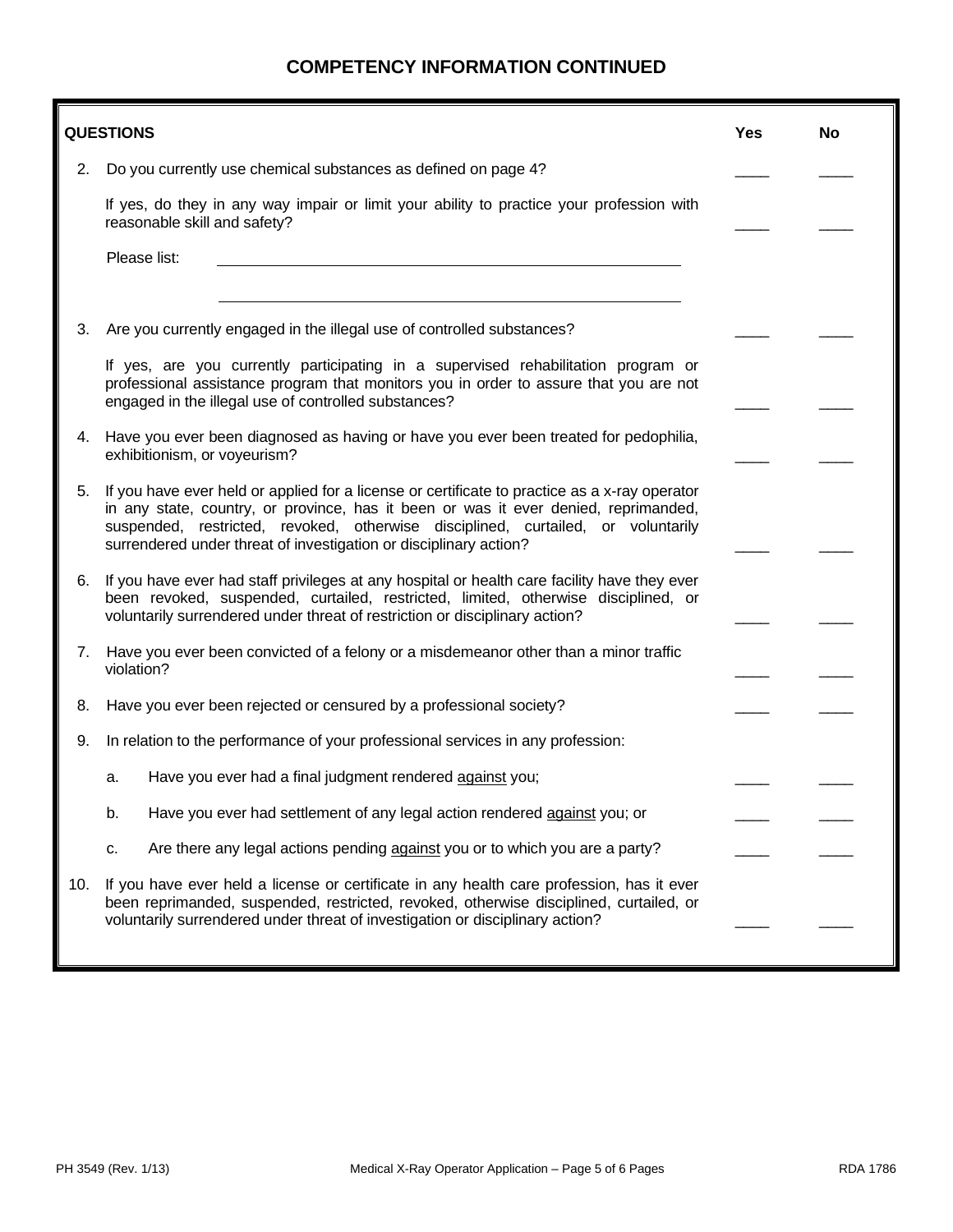#### **AFFIDAVIT AND RELEASE**

 $\overline{\phantom{a}}$ , of  $\overline{\phantom{a}}$ 

(Applicant's Name) (City) (City) (State) being duly sworn and identified as the person referred to in this application, attests to the truth of each statement made in said application. I further swear that I have read and understand the law and the rules and regulations, which were enclosed in the application packet, and agree to abide by them in the practice as a x-ray operator in the State of Tennessee.

### **I HEREBY:**

**SIGNIFY** my willingness to appear to answer such questions as the Board may find necessary, which may include a full Board interview.

**RELEASE** to the Board, its staff, and their representatives, any and all documentation necessary now and in the future to establish my physical and mental capabilities to safely practice as a x-ray operator.

**AUTHORIZE** the Board, its staff, and their representatives to consult with my prior and current associates and others who may have information bearing on my professional competence, character, health status, ethical qualifications, ability to work cooperatively with others, and other qualifications:

**RELEASE** from liability the Board, its staff, and all their representatives and any and all organizations which provide information for their acts performed and statements made in good faith and without malice concerning my competence, ethics, character, and other qualifications for certification.

**ACKNOWLEDGE** that I, as an applicant for licensure, have the burden of producing adequate information for a proper evaluation of my professional, ethical, other qualifications, and for resolving any doubts about such qualifications.

**AUTHORIZE** release, use and disclosure of otherwise HIPAA protected health information to the limited extent necessary for my application to receive full consideration up to and including discussion in a public forum should that become necessary.

#### **THIS CERTIFIES THAT THE INFORMATION SUBMITTED BY ME IN THIS APPLICATION IS TRUE AND COMPLETE TO THE BEST OF MY KNOWLEDGE AND BELIEF.**

#### **SIGNATURE DATE**

Affix Seal Here

Sworn to before me this \_\_\_\_\_\_ day of \_\_\_\_\_\_\_\_\_\_\_\_\_\_\_\_\_\_\_\_\_\_\_\_\_\_\_\_\_\_\_\_\_\_\_\_\_, \_\_\_\_\_\_\_\_\_\_.

**NOTARY PUBLIC**

My Commission expires:\_\_\_\_\_\_\_\_\_\_\_\_\_\_\_\_\_\_\_\_\_\_\_\_\_\_\_\_\_\_\_\_\_\_\_\_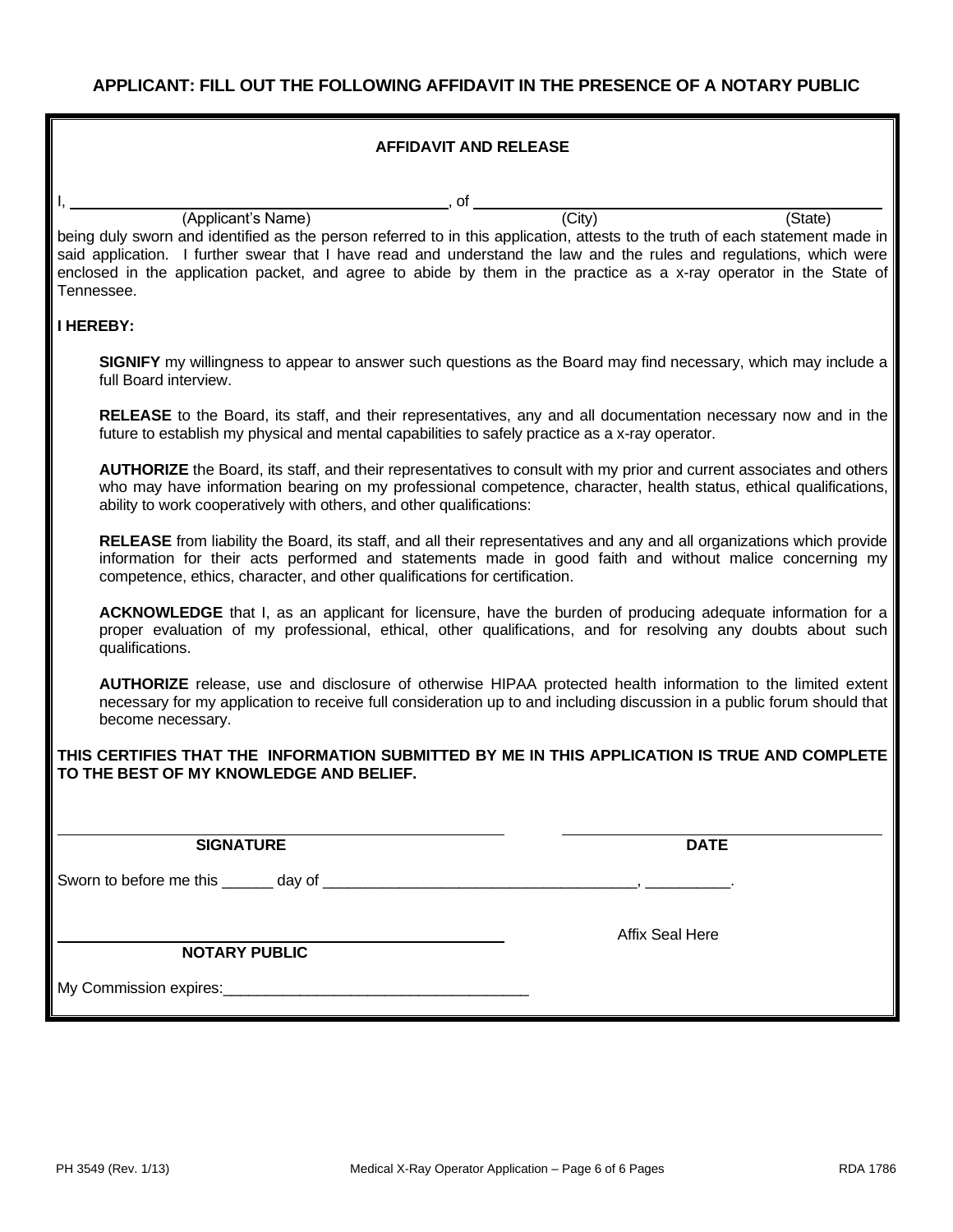

# **TENNESSEE BOARD OF MEDICAL EXAMINERS MEDICAL X-RAY OPERATOR (800) 778-4123, ext. 532-4384 or LOCALLY (615) 532-3202, ext. 532-4384 [www.tennessee.gov/health](http://www.tennessee.gov/health)**

### *Physician's Statement of Clinical Experience (NOT REQUIRED FOR FULL CERTIFICATION)*

| supervising physician. |                                                                                        | This form must be completed and signed by the supervising physician. This form must bear the original signature of the                                                                                                                 |
|------------------------|----------------------------------------------------------------------------------------|----------------------------------------------------------------------------------------------------------------------------------------------------------------------------------------------------------------------------------------|
|                        |                                                                                        |                                                                                                                                                                                                                                        |
|                        |                                                                                        |                                                                                                                                                                                                                                        |
|                        |                                                                                        | I hereby certify that the above named X-Ray Operator has obtained clinical training as required in rules and regulations<br>(0880-5-.05(2)c). Please indicate the number of supervised hours in each of the qualifications that apply. |
| # of Hours             | Qualifications                                                                         |                                                                                                                                                                                                                                        |
|                        | Chest (30 hrs. required)                                                               |                                                                                                                                                                                                                                        |
|                        | Extremities (80 hrs. required)                                                         |                                                                                                                                                                                                                                        |
|                        | Skull and Sinus (30 hrs. required)                                                     |                                                                                                                                                                                                                                        |
|                        | Spine (80 hrs. required)                                                               |                                                                                                                                                                                                                                        |
|                        | Please make a brief statement regarding the professional competence of this applicant: |                                                                                                                                                                                                                                        |
|                        | Physician's Name (Please Print)                                                        | License Number                                                                                                                                                                                                                         |
|                        | Date                                                                                   | Physician's Signature                                                                                                                                                                                                                  |
|                        |                                                                                        |                                                                                                                                                                                                                                        |
|                        |                                                                                        |                                                                                                                                                                                                                                        |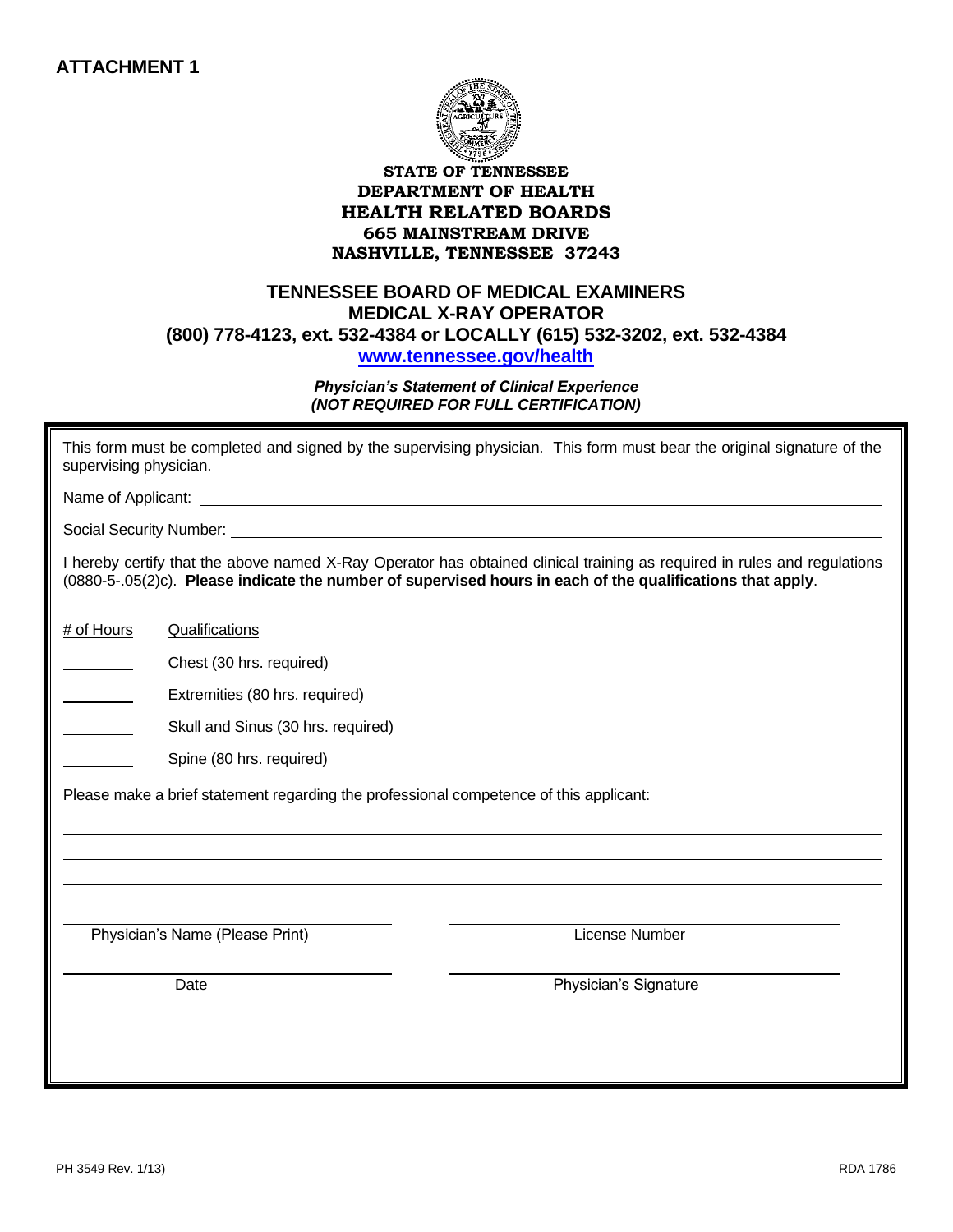

## **TENNESSEE BOARD OF MEDICAL EXAMINERS MEDICAL X-RAY OPERATORS (800) 778-4123, ext. 532-4384 or LOCALLY (615) 532-3202, ext. 532-4384 [www.tennessee.gov/health](http://www.tennessee.gov/health)**

# **CLEARANCE FROM OTHER STATE BOARDS**

| Please complete the top portion of this form and forward it to the regulatory board in each state where you<br>hold or have held a license to practice any profession. (This form may be duplicated.)                         |                                                         |              |                                                                                                                                                                                                                                                                                                                                  |  |  |  |
|-------------------------------------------------------------------------------------------------------------------------------------------------------------------------------------------------------------------------------|---------------------------------------------------------|--------------|----------------------------------------------------------------------------------------------------------------------------------------------------------------------------------------------------------------------------------------------------------------------------------------------------------------------------------|--|--|--|
| NOTE:                                                                                                                                                                                                                         | you may wish to contact the applicable state or states. |              | Some states require a fee for providing clearance information. In order to expedite your application,                                                                                                                                                                                                                            |  |  |  |
|                                                                                                                                                                                                                               |                                                         |              |                                                                                                                                                                                                                                                                                                                                  |  |  |  |
| Date                                                                                                                                                                                                                          |                                                         |              | I was granted a license or certificate to practice ______________________________ numbered __________________                                                                                                                                                                                                                    |  |  |  |
| Nashville, Tennessee 37243.                                                                                                                                                                                                   |                                                         |              | The Tennessee Board of Medical Examiners request that I submit evidence that my certificate in your state is<br>in good standing. You are hereby authorized to release any information in your files, favorable or otherwise,<br>directly to: Tennessee Board of Medical Examiners, ATTN: X-Ray Operators, 665 Mainstream Drive, |  |  |  |
|                                                                                                                                                                                                                               |                                                         |              |                                                                                                                                                                                                                                                                                                                                  |  |  |  |
| SSN#: Website the contract of the contract of the contract of the contract of the contract of the contract of the contract of the contract of the contract of the contract of the contract of the contract of the contract of |                                                         |              | <b>Printed Name:</b> Printed Name:                                                                                                                                                                                                                                                                                               |  |  |  |
| THIS PORTION IS TO BE COMPLETED BY STATE REGULATORY BOARD                                                                                                                                                                     |                                                         |              |                                                                                                                                                                                                                                                                                                                                  |  |  |  |
|                                                                                                                                                                                                                               |                                                         |              |                                                                                                                                                                                                                                                                                                                                  |  |  |  |
| License Number: ___________________________                                                                                                                                                                                   |                                                         |              | Date Issued: The Contract of the Contract of the Contract of the Contract of the Contract of the Contract of the Contract of the Contract of the Contract of the Contract of the Contract of the Contract of the Contract of t                                                                                                   |  |  |  |
| Basis of Issuance: Endorsement/Reciprocity With: _______________________________                                                                                                                                              | Written Examination: _______________                    |              |                                                                                                                                                                                                                                                                                                                                  |  |  |  |
| (Provide Description of Exam)                                                                                                                                                                                                 |                                                         |              |                                                                                                                                                                                                                                                                                                                                  |  |  |  |
| License currently registered:                                                                                                                                                                                                 | No Ves No                                               |              |                                                                                                                                                                                                                                                                                                                                  |  |  |  |
| Derogatory Information on File:<br>If "yes", please attach explanation.                                                                                                                                                       | No Nestanglian No. 2014                                 |              |                                                                                                                                                                                                                                                                                                                                  |  |  |  |
| <b>Authorized Signature</b>                                                                                                                                                                                                   |                                                         | <b>Title</b> | Date                                                                                                                                                                                                                                                                                                                             |  |  |  |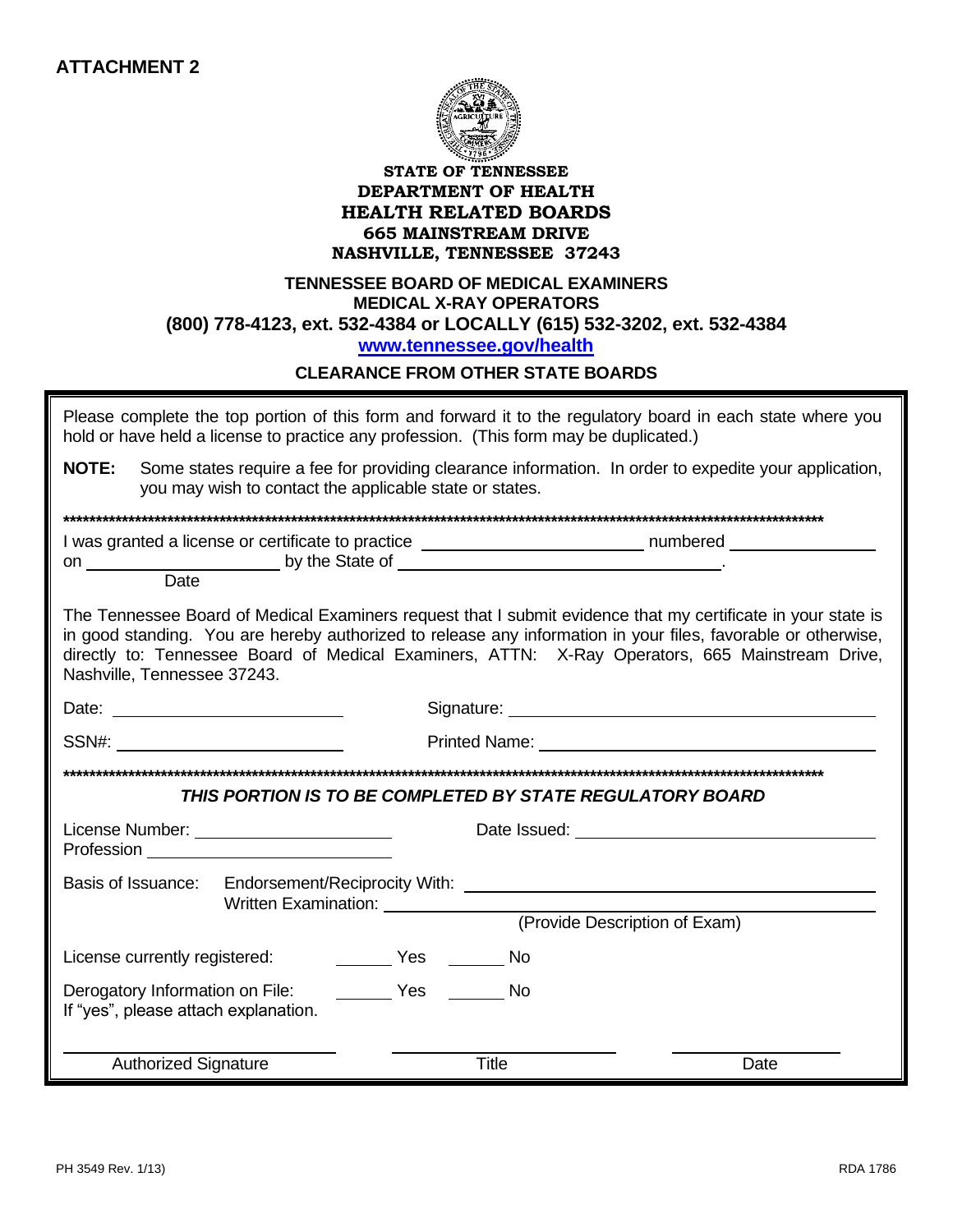![](_page_10_Picture_1.jpeg)

# **TENNESSEE BOARD OF MEDICAL EXAMINERS MEDICAL X-RAY OPERATOR (800) 778-4123, ext. 532-4384 or LOCALLY (615) 532-3202, ext. 532-4384 [www.tennessee.gov/health](http://www.tennessee.gov/health)**

# *Certification Upgrade*

This form must be completed by the Director of a Board approved radiological education course and submitted directly to the Tennessee Board of Medical Examiners.

Name of Applicant:

SSN#:

State Certification Number: University of the Certification Number:

Board Approved Course:

Address:

The above named applicant has been instructed in the above Board approved course and completed the additional clock hours required to upgrade his/her Medical X-Ray Operator Certification in the following qualification: **(Please indicate the hours completed by each qualification.)**

 Chest **Extremities** 

Skull and Sinus

Spine

Bone Densitometry

Date Training Completed: **Date Training Completed:** 

Signature of Director

Date